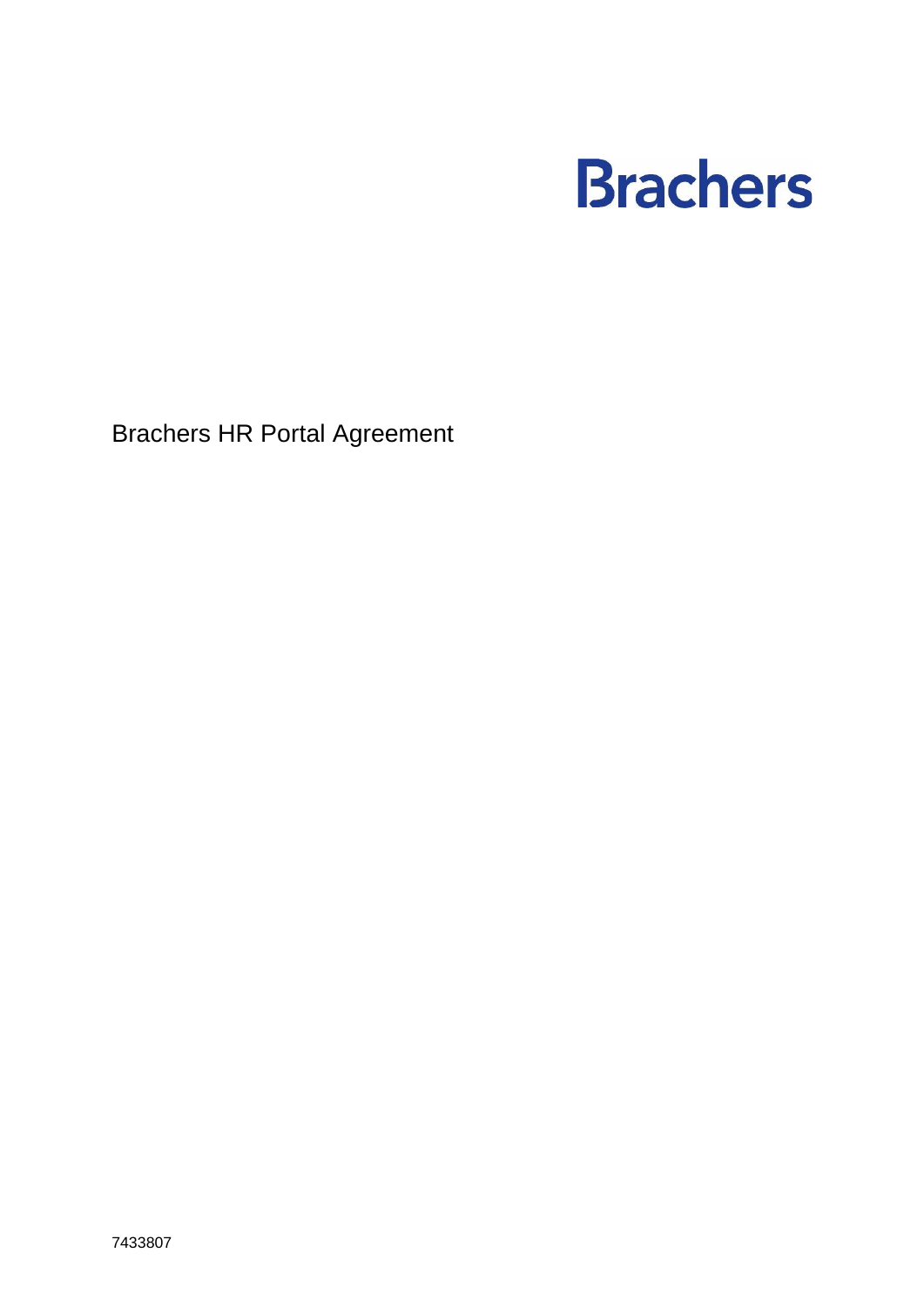# **TABLE OF CONTENTS**

| 1 <sub>1</sub>   |  |  |  |  |
|------------------|--|--|--|--|
| 2.               |  |  |  |  |
| 3.               |  |  |  |  |
| $\overline{4}$ . |  |  |  |  |
| 5 <sub>1</sub>   |  |  |  |  |
| 6.               |  |  |  |  |
| 7 <sub>1</sub>   |  |  |  |  |
| 8.               |  |  |  |  |
| 9.               |  |  |  |  |
| 10.              |  |  |  |  |
| 11.              |  |  |  |  |
|                  |  |  |  |  |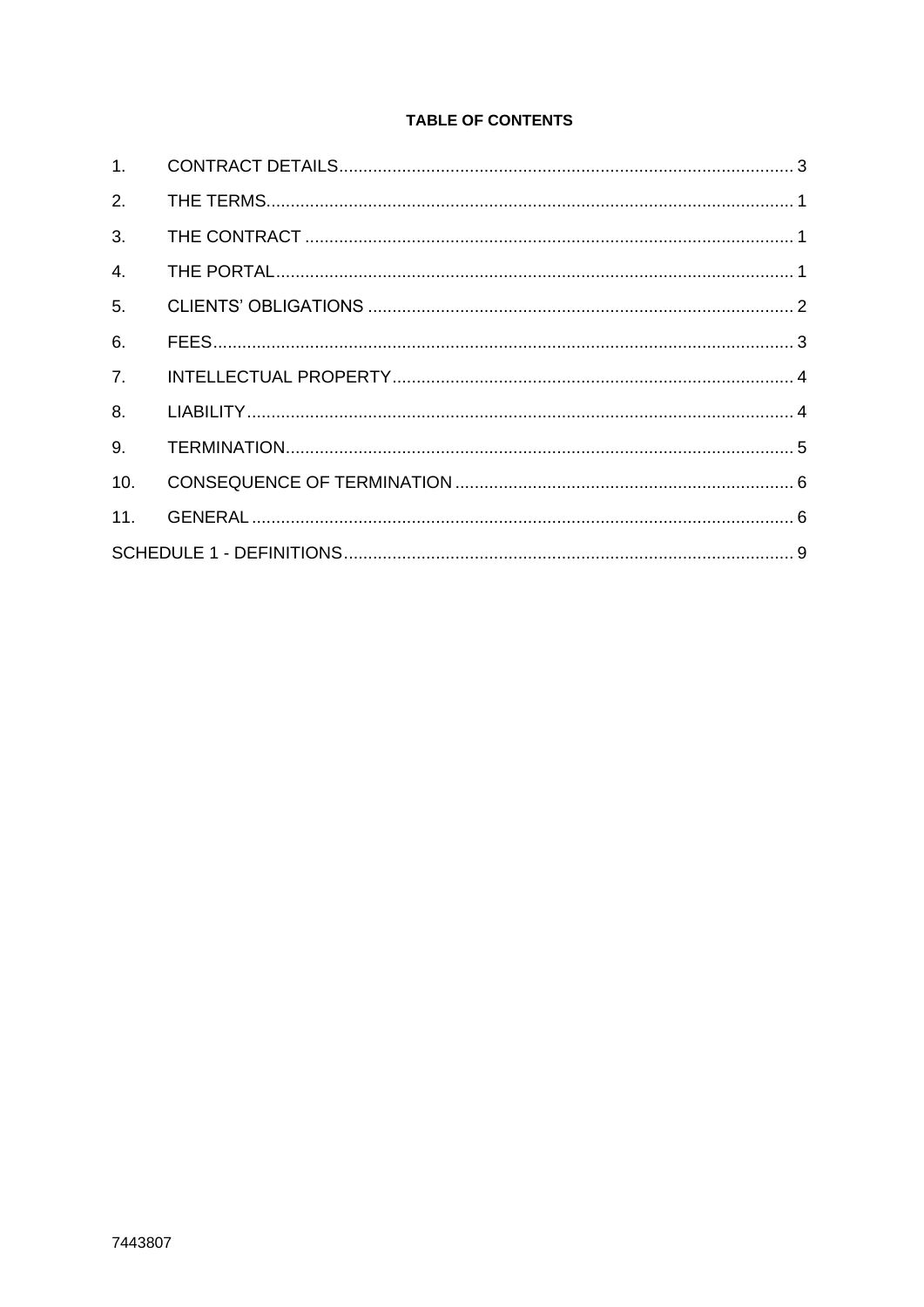# <span id="page-2-0"></span>**1. CONTRACT DETAILS**

| <b>Contract Date</b>                         |                                                                                                 |  |
|----------------------------------------------|-------------------------------------------------------------------------------------------------|--|
| Law Firm:                                    | Brachers LLP (CRN: OC336022)                                                                    |  |
| <b>Law Firm's Registered Address</b>         | Somerfield House, 59 London Road, Maidstone, Kent,<br><b>ME16 8JH</b>                           |  |
| <b>Provider</b>                              | Eledecks (CRN 05320438) Limited 14 Phoenix Park,<br>Telford, Coalville, Leicestershire LE67 3HB |  |
| <b>Client</b>                                |                                                                                                 |  |
| <b>Client's Registered Office or Address</b> |                                                                                                 |  |
| <b>Schedules:</b>                            | Schedule 1: Definitions                                                                         |  |

1.1 The Contract records the agreement between Brachers and the Client and comprises of the following:

| 1.1.1 | <b>Contract Details</b>                         |
|-------|-------------------------------------------------|
| 1.1.2 | The terms and conditions overleaf               |
| 1.1.3 | The Schedules specified in the Contract Details |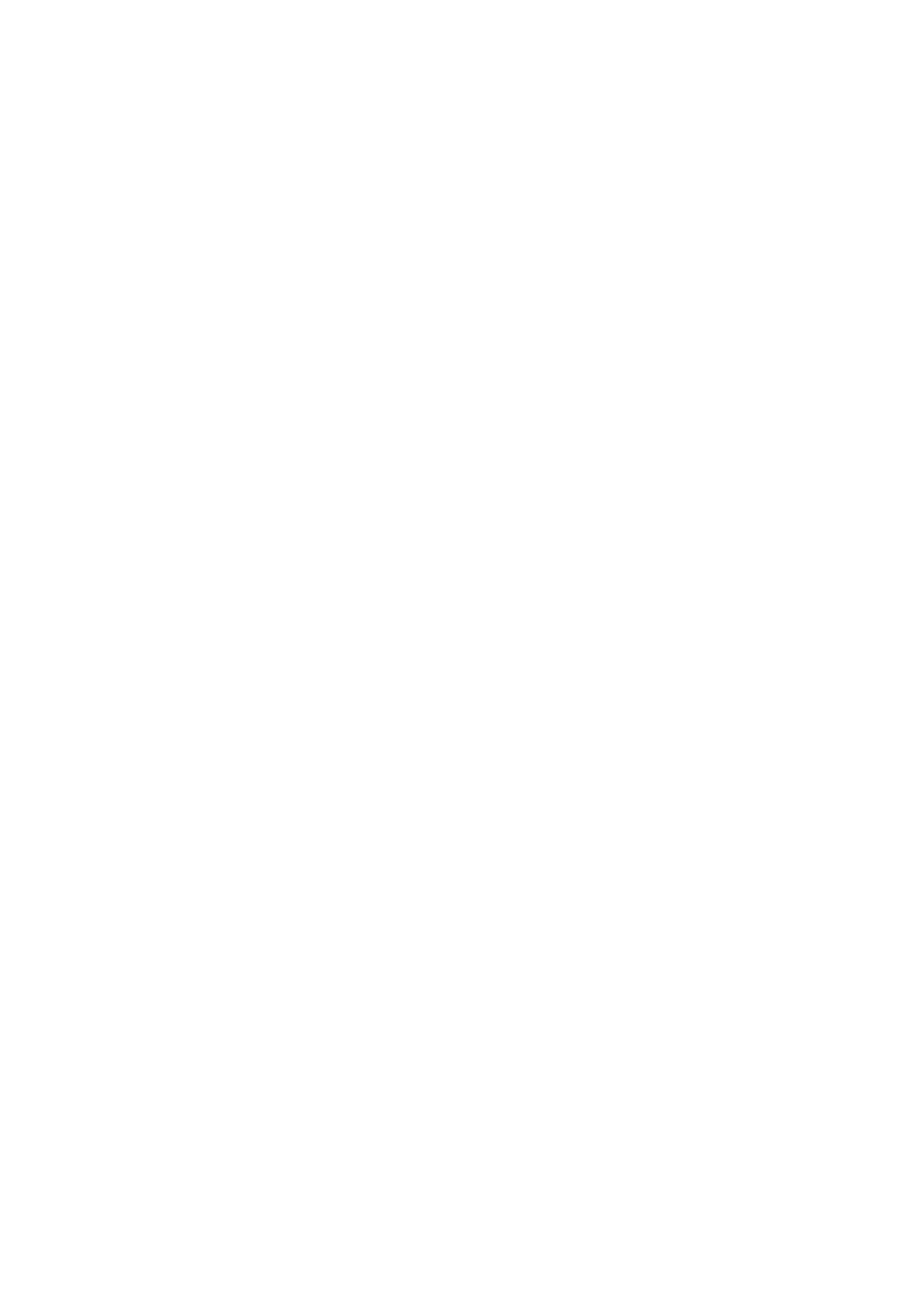#### <span id="page-4-0"></span>**2. THE TERMS**

- 2.1 The Contract contains the terms on which Brachers will facilitate access to and, otherwise provide supporting services in respect of the Client Account.
- 2.2 By using the Client Account, the Client confirms that it accepts these terms and agrees to comply with them.
- 2.3 The Contract refers to the following additional terms, which also apply to the use of the Client Account:
	- 2.3.1 Eledecks Terms of Use; and
	- 2.3.2 Eledecks Privacy Policy.
- 2.4 In each case as may be amended by Eledecks from time to time.

# <span id="page-4-1"></span>**3. THE CONTRACT**

- 3.1 The Contract is subject to and contingent upon on the following agreements being and remaining in force:
	- 3.1.1 the Retainer between Brachers and the Client (if applicable);
	- 3.1.2 Brachers' Terms of Engagement; and
	- 3.1.3 the Sponsor Contract between Eledecks and Brachers.
- 3.2 These terms apply to the Contract to the exclusion of any other terms that the Client seeks to impose or incorporate.
- 3.3 Pursuant to the terms of the Contract, Brachers shall facilitate access to the Client Accounts on or after (whichever is earliest):
	- 3.3.1 the Client signs a Retainer with Brachers(if applicable); or
	- 3.3.2 the Client enters into a Client Agreement with Eledecks.
- 3.4 Unless otherwise terminated in accordance with its terms, the Contract, shall start on the Commencement Date (**Term**) and continue until such date as a party provides written notification to the other that it wishes to terminate the Contract.

# <span id="page-4-2"></span>**4. THE PORTAL**

4.1 Subject to the terms of the Sponsor Contract during the Term Brachers shall be entitled to, add or modify Brachers Content or Add-ons.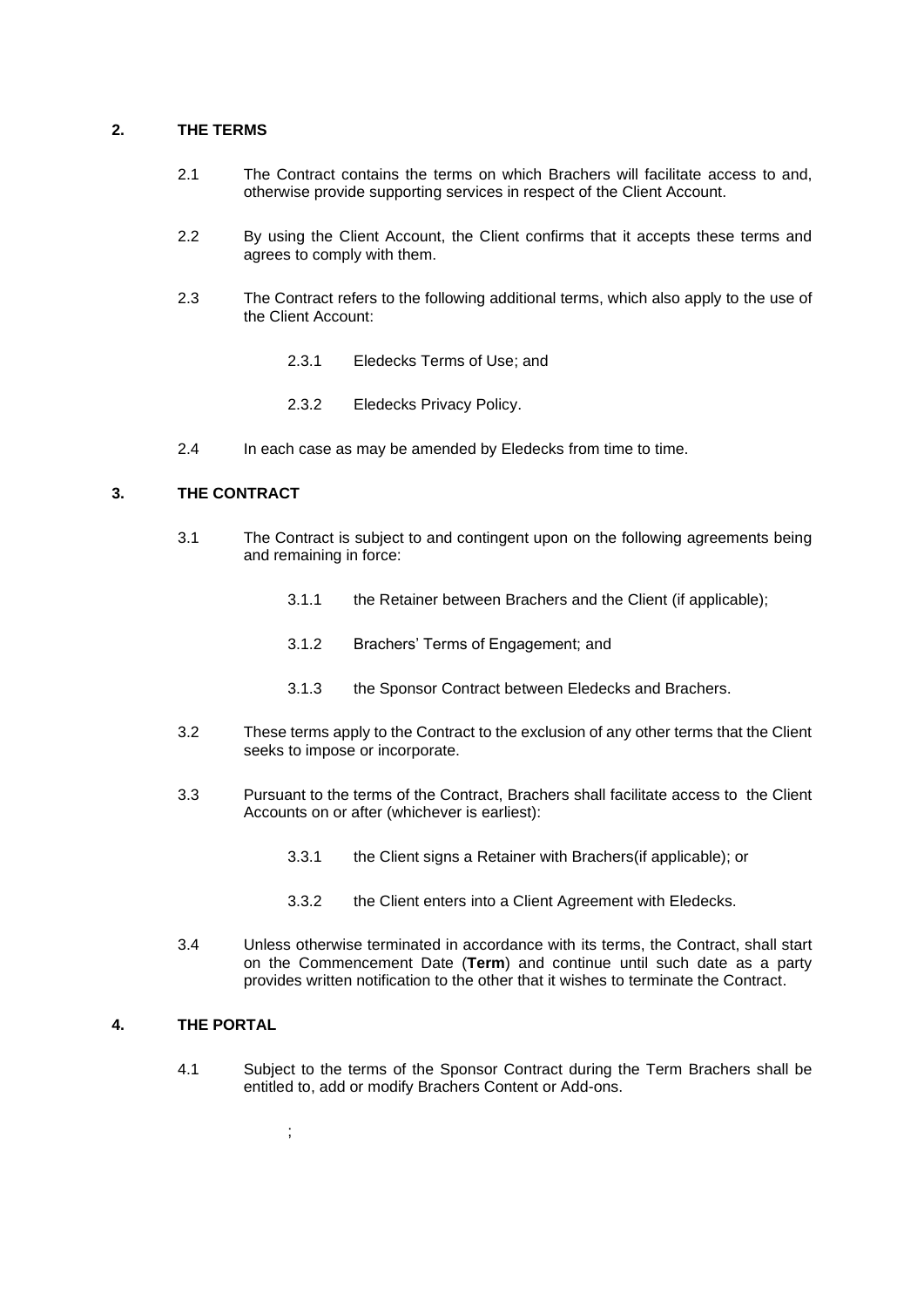- 4.2 Brachers is not responsible for managing or updating the Client Content uploaded to the Portal by the Client.
- 4.3 The Client acknowledges that the Client Account is set up by Eledecks and access to the Portal and the Decks is granted by Eledecks under a Client Agreement.
- 4.4 The Client hereby acknowledges and accepts that access to the Portal and the Decks is subject to and contingent upon the Client's compliance with the terms of the Client Agreement and the Eledecks Terms of Use. Subject to obtaining consent from the Client, Eledecks may from time to time add new 'My Decks' or other additional services through the Portal to which the Client may subscribe on payment of additional Client Fees.
- 4.5 The Client acknowledges and accepts that the Brachers Content and Eledecks Content is intended to provide guidance on commonly encountered HR and employment law matters in the UK. It is not intended to be exhaustive, as it may not cover unusual situations or interactions, effects of foreign law or overseas residence or domicile, or tax matters. Commentary and other materials forming part of the Eledecks Content and Brachers Content are not intended to constitute a definitive or complete statement of the law on any subject and do not constitute legal advice in any specific situation.
- 4.6 The Brachers Content and Eledecks Content is subject to copyright and may not be stored, copied, disseminated, used, modified or re-sold (except as an integral part of the Portal provided to Clients as described under the Contract and the Client Agreement).
- 4.7 The Eledecks' Content and Brachers' Content is provided as a business tool for diligent use by professional users in the UK but is not intended to be or to substitute for professional advice. Brachers will have no liability or responsibility (including liability for negligence) arising from any Brachers' Content or Eledecks' Content or any reliance placed on the Eledecks Content and Brachers Content by any person.
- 4.8 Without prejudice to clause 4.7, it is the responsibility of all users of the Portal to use the Eledecks Content and Brachers Content strictly in accordance with the notes and guidance provided. Brachers will have no liability or responsibility (including liability for negligence) arising from any failure to read, apply and follow the notes and guidance or the use of or reliance upon the Brachers Content and Eledecks Content for any purpose other than that which it was intended.

# <span id="page-5-0"></span>**5. CLIENTS' OBLIGATIONS**

- 5.1 The Client shall:
	- 5.1.1 enter into the Client Agreement at or promptly following the date of the Contract;
	- 5.1.2 use the portal for its intended purposes as set out in the Contract and according to the Schedule;
	- 5.1.3 keep all passwords or other credentials for access to the Portal confidential, unique and secure;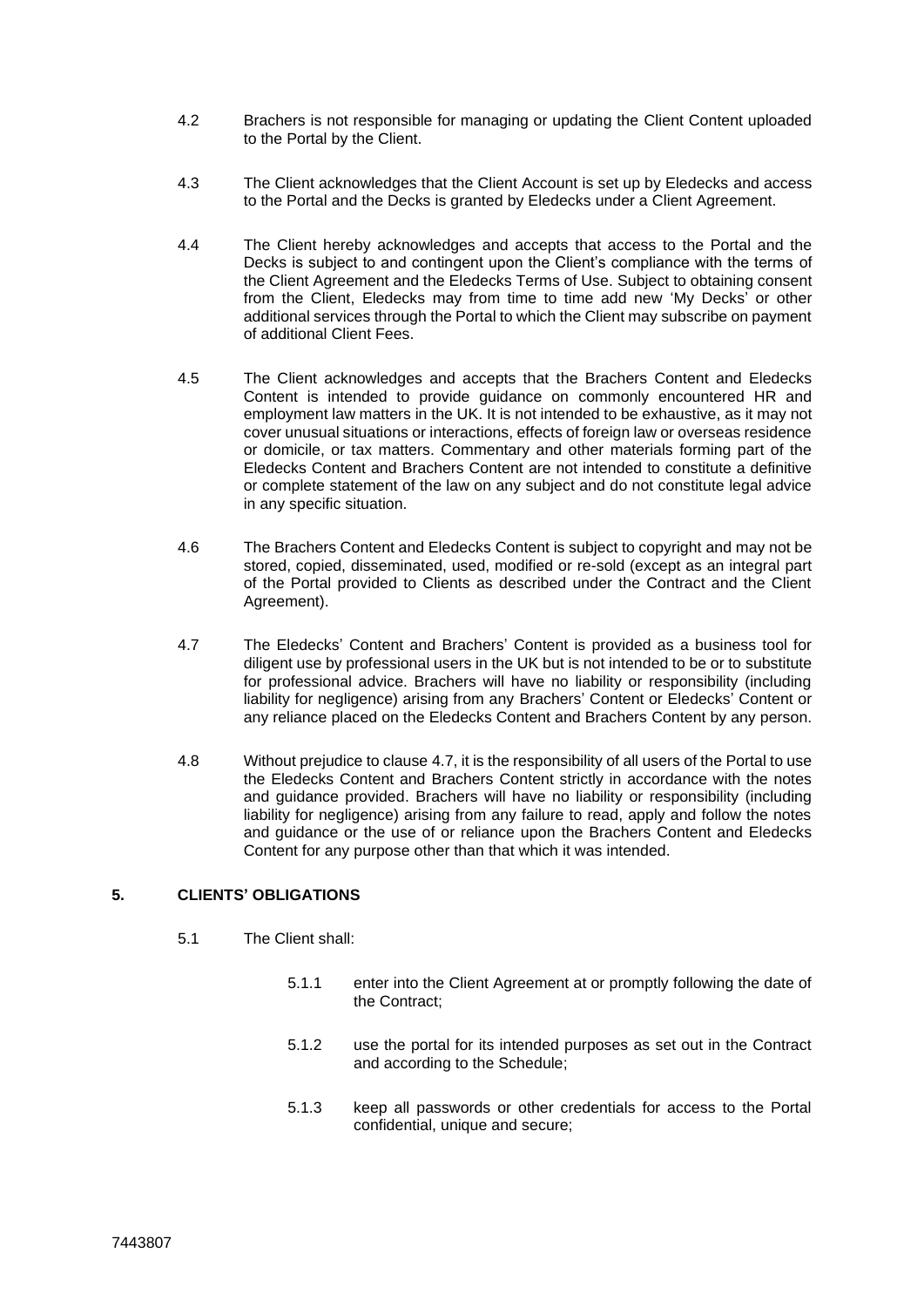- 5.1.4 allow only permit approved Users to access any Client User Account;
- 5.1.5 retain original documentation and records and not to rely on the Portal as the sole repository for Client Content;
- 5.1.6 not store, copy, disseminate, use, modify or re-sell any part of the Portal or the Eledecks' Content or the Brachers' Content for any purpose not expressly permitted by the Contract;
- 5.1.7 not gain access or attempt to gain access to the Website or Portal code or programming materials or otherwise attempt to reproduce or analyse the workings of the Website or Portal, nor provide any information or assistance to any person for any such purpose;
- 5.1.8 not circumvent or seek to circumvent the security of the Website or the Portal or of Personal Data or any measures to restrict access to parts of the Portal which a User is not authorised to view or use;
- 5.1.9 not use the Portal for any illegal or immoral purposes;
- 5.1.10 not use Brachers' and Eledecks' brands or trade marks in sales and marketing materials without the express written permission of Brachers and Eledecks and in accordance with any brand guidance from time to time issued;
- 5.1.11 promptly and without delay notify Brachers and provide Brachers with all information, in relation to any complaint or dissatisfaction the Client has regarding the Portal;
- 5.1.12 promptly notify Brachers if it becomes aware of a breach of security or breach of copyright in relation to the Portal as a whole or in part; and
- 5.1.13 pay all fees or other sums due to Brachers under the Retainer and Eledecks (under the Client Agreement).
- 5.2 The Client undertakes that it shall observe and comply with all obligations under the Contract, Client Agreement, the Eledecks Terms of Use and Eledecks Privacy Policy. The Client hereby acknowledges that failure to comply with this obligation will constitute a material breach of the Contract.

#### <span id="page-6-0"></span>**6. FEES**

- 6.1 Any fees payable by the Client to Brachers in respect of the services that Brachers provides under the Contract will be set out in the Retainer.
- 6.2 The fees payable by the Client to Eledecks in respect of the Client's use of the Client Account are set out in the Client Agreement (**Client Fees**).
- 6.3 [Brachers shall be entitled to a commission of 30% on all Client Fees received by Eledecks (exclusive of VAT) from Clients during the term of the Contract.]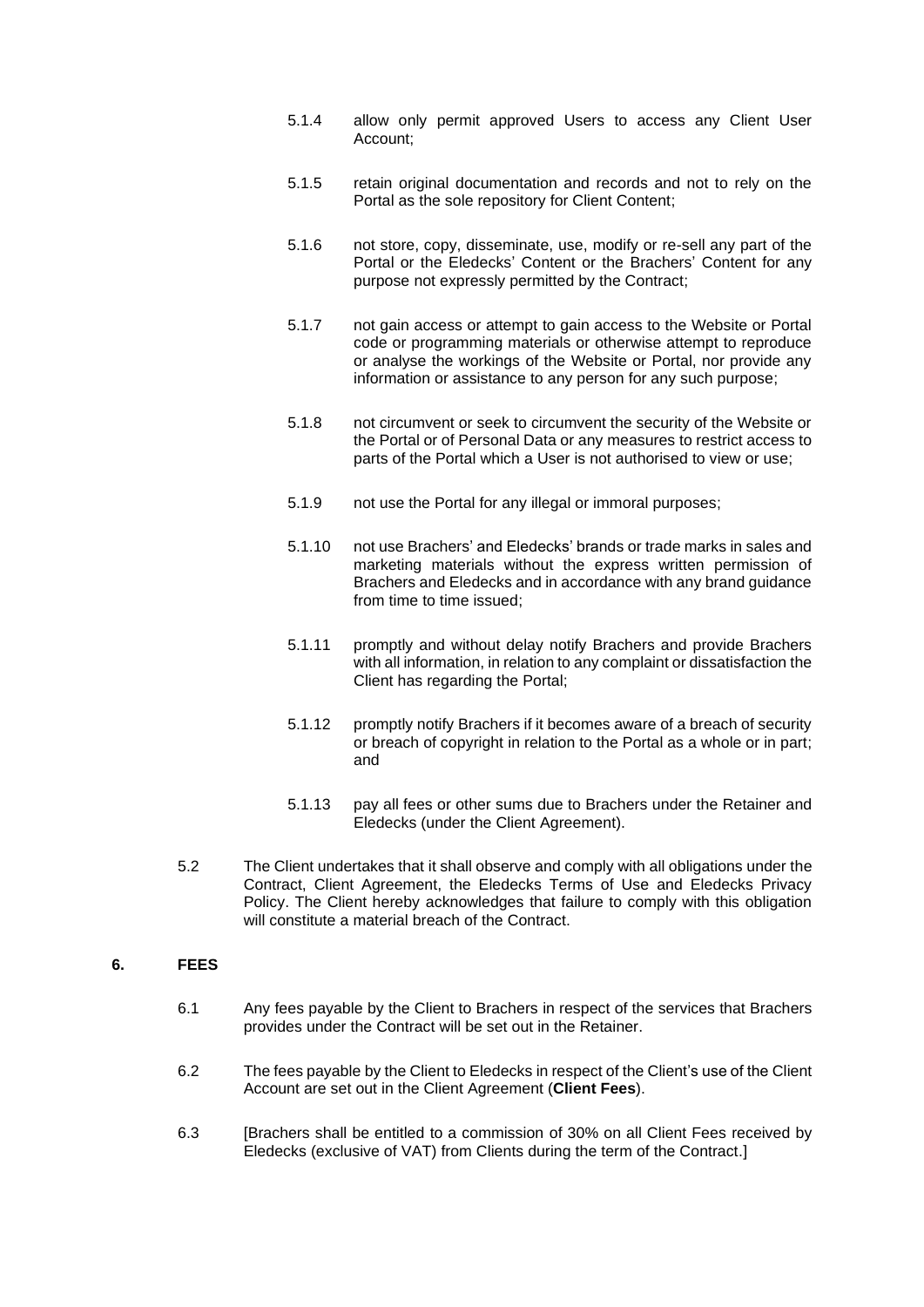# <span id="page-7-0"></span>**7. INTELLECTUAL PROPERTY**

- 7.1 Brachers owns and shall retain all Intellectual Property Rights in the Brachers' Content. The Client, shall acquire, no rights in such Intellectual Property Rights other than a non-exclusive license to use the Portal in accordance with the Contract and the Client Agreement during the Term.
- 7.2 Eledecks owns and shall retain all Intellectual Property Rights in the Eledecks' Content. The Client, shall acquire, no rights in such Intellectual Property Rights other than a non-exclusive license to use the Portal in accordance with the Contract and the Client Agreement during the Term.
- 7.3 The Client will retain all Intellectual Property Rights in Client Content (except to the extent that it is copied from Eledecks Content or Brachers Content, with or without modifications).

# <span id="page-7-1"></span>**8. LIABILITY**

- 8.1 Nothing in the Contract shall exclude or restrict liability for death or personal injury resulting from the negligence of Brachers or a liability of Brachers for a fraudulent misrepresentation by Brachers.
- 8.2 Subject to clause 9.1 Brachers shall not be liable whether in contract tort (including negligence), breach of statutory duty, or otherwise, even if foreseeable, arising under or in connection with:
	- 8.2.1 use of, or inability to use, the Portal; or
	- 8.2.2 use of or reliance on any Brachers' Content or Eledecks Content displayed on the Portal.
- 8.3 Subject to clause 8.1 Brachers will not be liable for loss of profits, sales, business, contracts, revenue or anticipated savings or for damage to reputation or goodwill, loss of business opportunity or business interruption and or any indirect, consequential loss or damage.
- 8.4 Subject to clauses 8.1, 8.2 and 8.3 the total liability of Brachers in respect of all losses under or in connection with the Contract arising from any one claim or for the total of all claims arising from any one act or default, whether in contract, tort (including negligence or breach of statutory duty), or otherwise howsoever and whatever the cause, shall in no circumstances exceed £1 million.
- 8.5 The Client will indemnify Brachers against all losses, costs, damages, penalties on an indemnity basis and expenses awarded against or incurred by Brachers directly or indirectly in connection with:
	- 8.5.1 any breach of contract, wrongful or negligent act or omission, or other default by the Client;
	- 8.5.2 any Client Content which infringes or is alleged to infringe any third party rights or is otherwise or is alleged to be defective, harmful, defamatory or unlawful; and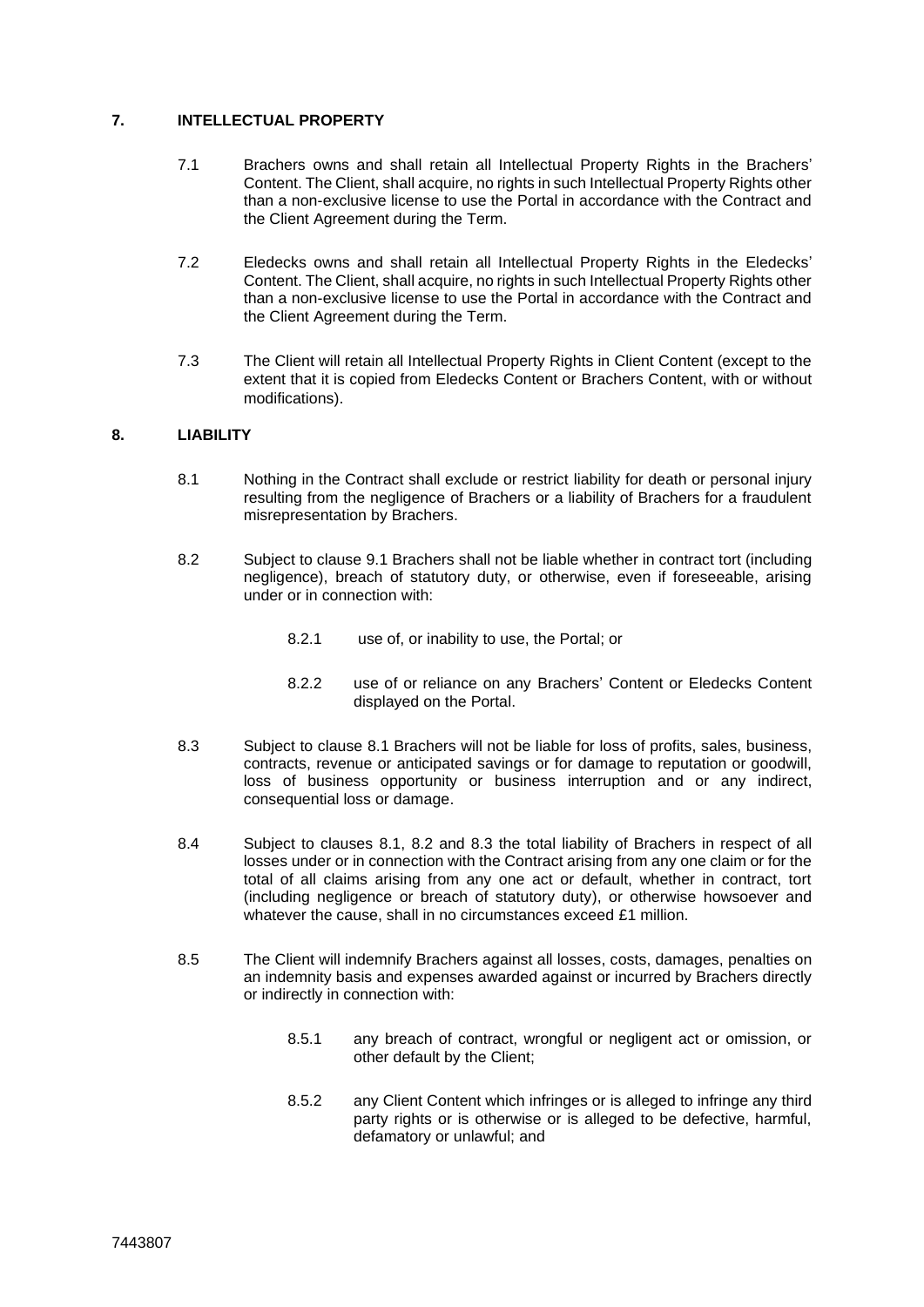- 8.5.3 any loss of or interruption to or malfunction of the Portal where such claim arises from the Client's failure to pay any fee to Eledecks in accordance with the terms of the Client Agreement or any breach of or termination of the Contract by the Client.
- 8.6 If Brachers' performance of any of its obligations under the Sponsor Contract is prevented or delayed by any act or omission by the Client or any failure by the Client to perform any obligations under the Contract or the Client Agreement or the Eledecks Terms of Use or Eledecks Privacy Policy (**Client Default**):
	- 8.6.1 Brachers shall not be liable for any costs or losses sustained or incurred by the Client arising directly or indirectly from the Client Default; and
	- 8.6.2 the Client shall indemnify and keep Brachers indemnified against any costs or losses sustained or incurred by Brachers arising directly or indirectly from the Client Default.

# <span id="page-8-0"></span>**9. TERMINATION<sup>1</sup>**

- 9.1 The Contract is dependent on the Sponsor Contract remaining in force. If the Sponsor Contract is terminated for any reason, (unless the Parties agree otherwise in writing) then the Contract will automatically cease.
- 9.2 Without affecting any other right or remedy available to it, either party may terminate the Contract by giving written notice to the other party.
- 9.3 Brachers may terminate the Contract with immediate effect by giving the Client notice if:
	- 9.3.1 the Client commits a material breach or repeated minor breach of any of its obligations under the Contract, the Client Agreement or the Eledecks Terms of Use and, only if such breach is remediable, the Client fails to remedy such breach within seven (7) days of being notified by Brachers to do so;
	- 9.3.2 the Client: (i) ceases to trade (either at all, or as to any part or division involved in the performance of the Contract); or (ii) becomes insolvent or unable to pay its debts within the meaning of the insolvency legislation applicable to that party;
	- 9.3.3 a person (including the holder of a charge or other security interest) is appointed to manage or take control of the whole or part of the business or assets of that party, or notice of an intention to appoint such a person is given or documents relating to such an appointment are filed with any court;
	- 9.3.4 the ability of the Client's creditors to take any action to enforce their debts is suspended, restricted or prevented or some or all of the Client's creditors accept, by agreement or pursuant to a court order,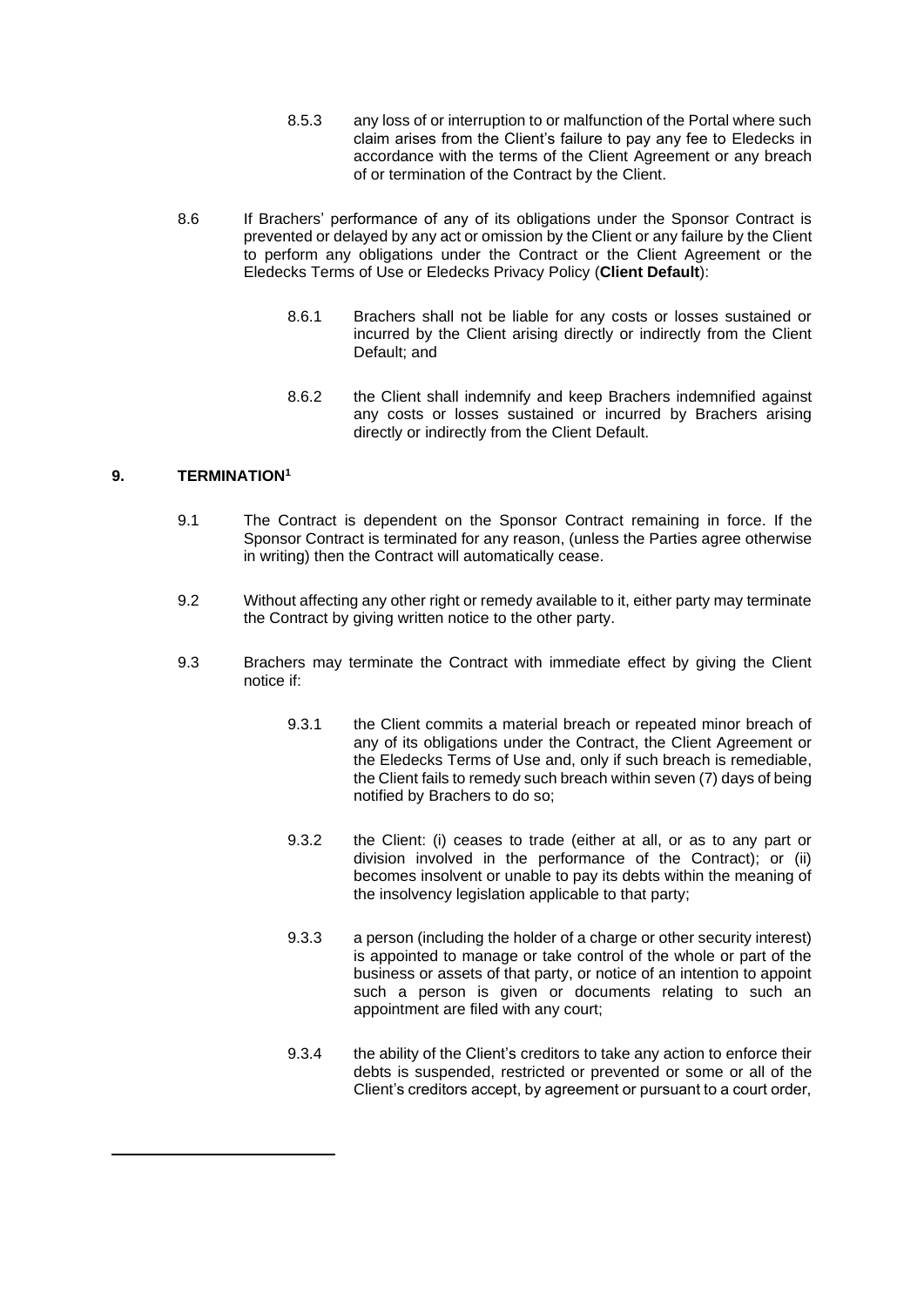an amount of less than the sums owing to them in satisfaction of those sums;

- 9.3.5 any process is instituted which could lead to the Client being dissolved and its assets being distributed to its creditors, shareholders or other contributors (other than for the purposes of solvent amalgamation or reconstruction); and/or
- 9.3.6 Eledecks terminates the Client Agreement at any time for any reason.
- 9.4 Brachers may terminate the Contract by not less than seven (7days' notice to the Client if Eledecks has ceased or intends to cease to carry on business or to provide the Portal in its current form or if (whether due to changes to be made to the Portal or in its business model or for other substantial reasons) Eledecks considers that it is not practical or economic for it to continue to provide the Portal.

# <span id="page-9-0"></span>**10. CONSEQUENCE OF TERMINATION**

- 10.1 Upon termination or expiry of the Contract the Client shall securely destroy or delete all copies of Eledecks' Content and Brachers' Content or documents derived from or containing Eledecks Content and Brachers Content in its possession.
- 10.2 Upon termination of the Contract, the Client shall immediately pay to Brachers and Eledecks all sums then outstanding or otherwise payable to Brachers and Eledecks pursuant to the Contract, the Retainer and the Client Agreement.
- 10.3 Termination of the Contract shall not affect any rights, remedies, obligations or liabilities of the parties that have accrued up to the date of termination, including the right of Brachers to be paid sums pursuant to Clause 5.1.13, or claim damages in respect of any breach of the Contract.
- 10.4 On termination or expiry of the Contract the following clauses 6 (Fees), 7 (Intellectual Property), 8 (Liability), 9 (Termination), 10 (Consequences of Termination), and 11 (General) shall continue in force.

# <span id="page-9-1"></span>**11. GENERAL**

- 11.1 **ENTIRE AGREEMENT.** The Contract constitutes the entire agreement between the parties and supersedes and extinguishes all previous agreements, promises, assurances, warranties, representations and understandings between them, whether written or oral, relating to its subject matter. Each party agrees that it shall have no remedies in respect of any statement, representation, assurance or warranty (whether made innocently or negligently) that is not set out in the Contract. Each party agrees that it shall have no claim for innocent or negligent misrepresentation or negligent misstatement based on any statement in the **Contract.**
- 11.2 **VARIATION.** No variation of the Contract shall be effective unless it is in writing and signed by the parties (or their authorised representatives).
- 11.3 **WAIVER.** A waiver of any right or remedy under the Contract or by law is only effective if given in writing and shall not be deemed a waiver of any subsequent right or remedy. A failure or delay by a party to exercise any right or remedy provided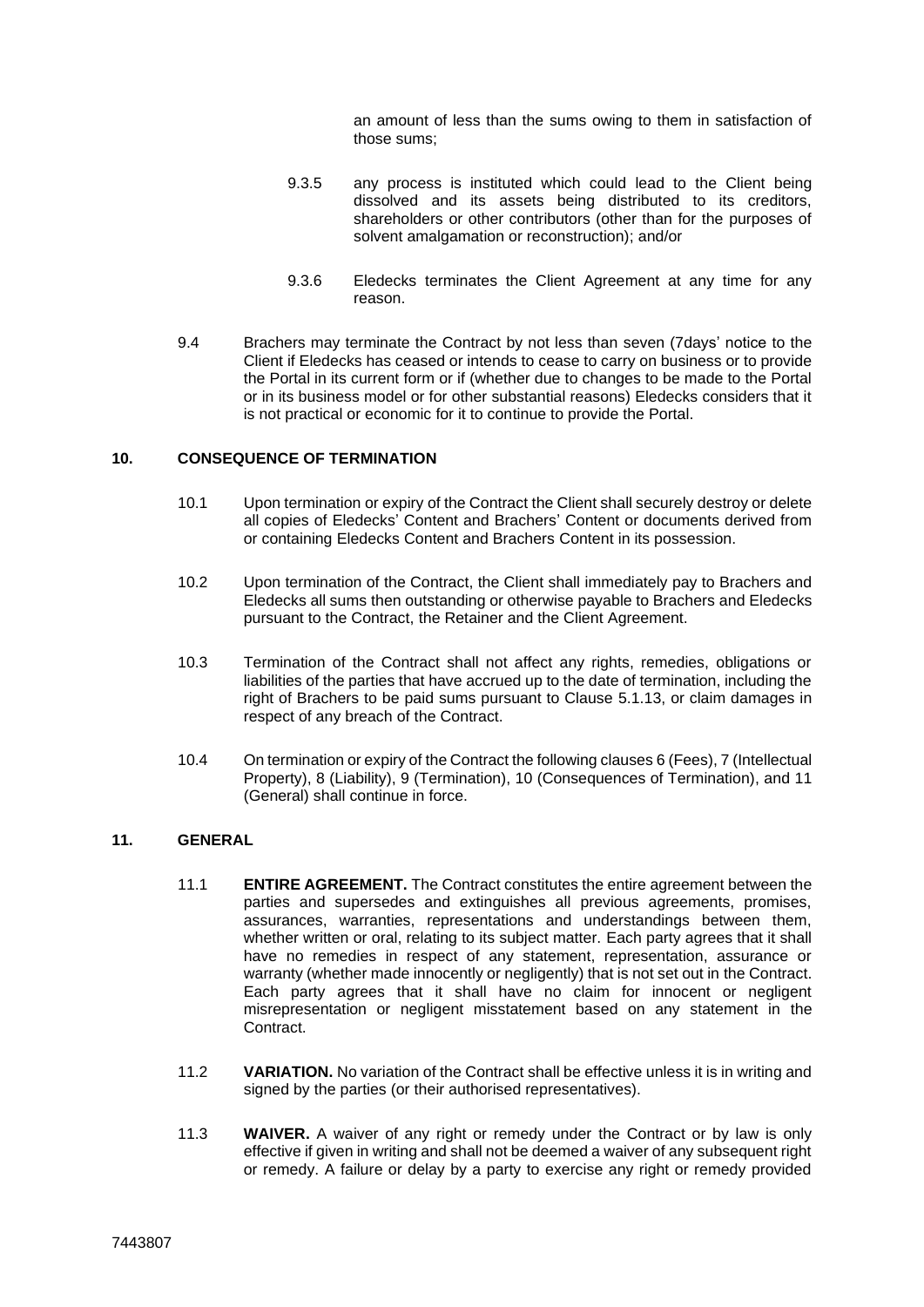under the Contract or by law shall not constitute a waiver of that or any other right or remedy, nor shall it prevent or restrict any further exercise of that or any other right or remedy. No single or partial exercise of any right or remedy provided under the Contract or by law shall prevent or restrict the further exercise of that or any other right or remedy.

- 11.4 **SEVERANCE.** If any provision or part-provision of the Contract is or becomes invalid, illegal or unenforceable, it shall be deemed deleted, but that shall not affect the validity and enforceability of the rest of the Contract. If any provision or partprovision of the Contract is deemed deleted under Clause 12.4 the parties shall negotiate in good faith to agree a replacement provision that, to the greatest extent possible, achieves the intended commercial result of the original provision.
- 11.5 **THIRD PARTY.** Unless it expressly states otherwise, the Contract does not give rise to any rights under the Contracts (Rights of Third Parties) Act 1999 to enforce any term of the Contract.
- 11.6 **NOTICES.** Any notice or other communication given to a party under or in connection with the Contract shall be in writing and shall be:
	- 11.6.1 delivered by hand or by pre-paid first-class post or other next working day delivery service at its registered office (if a company) or its principal place of business (in any other case); or
	- 11.6.2 sent by fax to its main fax number or sent by email to the address specified by the parties.
- 11.7 Any notice or communication shall be deemed to have been received:
	- 11.7.1 if delivered by hand, on signature of a delivery receipt or at the time the notice is left at the proper address;
	- 11.7.2 if sent by pre-paid first-class post or other next working day delivery service, at 9 a.m. on the second Business Day after posting or at the time recorded by the delivery service.
	- 11.7.3 if sent by fax or email, at 9 a.m. on the next Business Day after transmission.
- 11.8 This clause does not apply to the service of any proceedings or other documents in any legal action or, where applicable, any arbitration or other method of dispute resolution.
- 11.9 **GOVERNIING LAW.** The Contract and any dispute or claim arising out of or in connection with it or its subject matter or formation (including non-contractual disputes or claims) shall be governed by and construed in accordance with the law of England and Wales.
- 11.10 **JURISDICTION.** Each party irrevocably agrees that the courts of England and Wales shall have exclusive jurisdiction to settle any dispute or claim arising out of or in connection with the Contract or its subject matter or formation.

The Contract has been entered into on the date stated at the beginning of it (**Commencement Date**).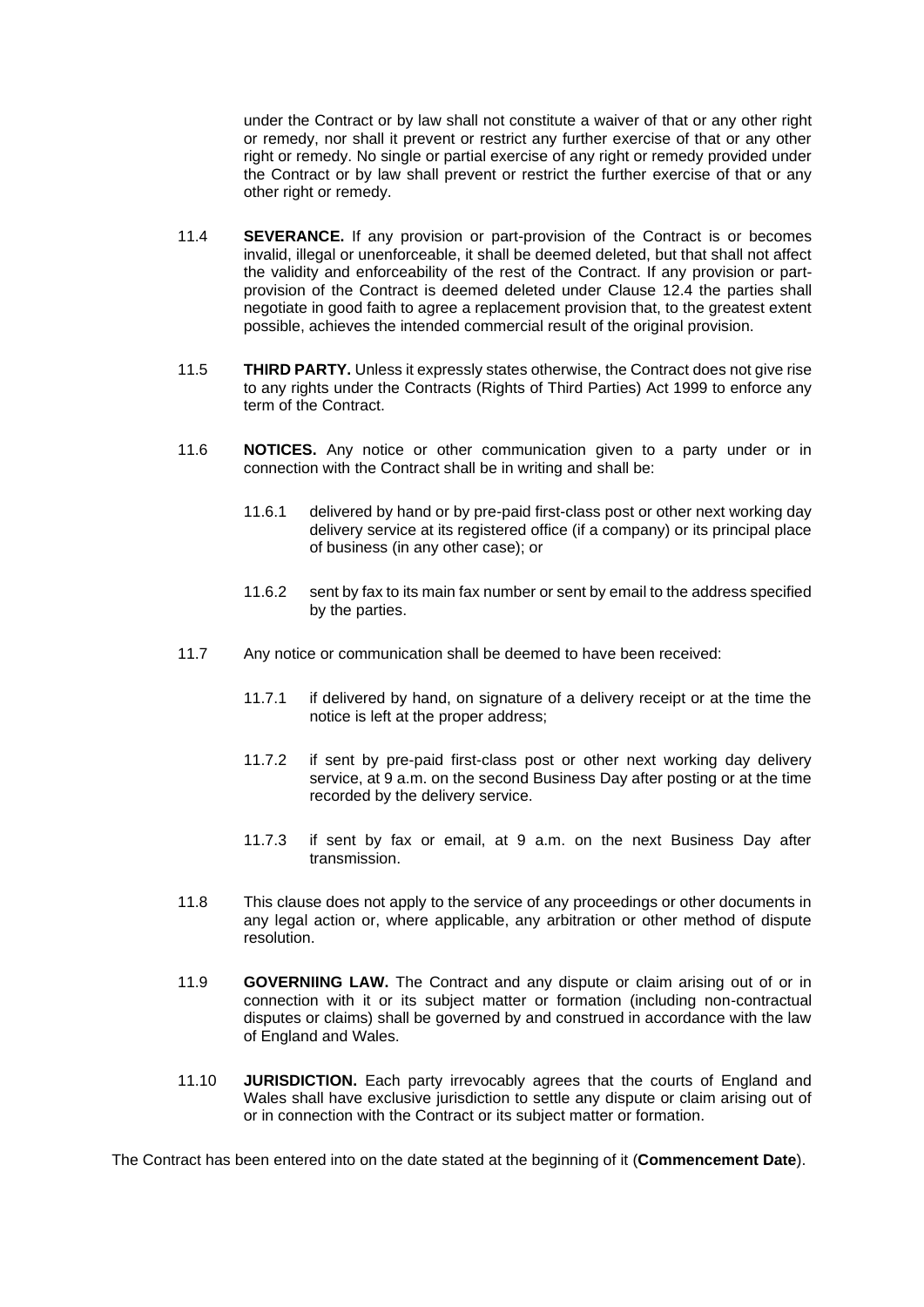|--|--|--|--|

for and on behalf of Brachers LLP

Signed by [INSERT NAME]

for and on behalf of [INSERT CLIENT NAME]

…................................

Authorised signatory

…................................

Authorised signatory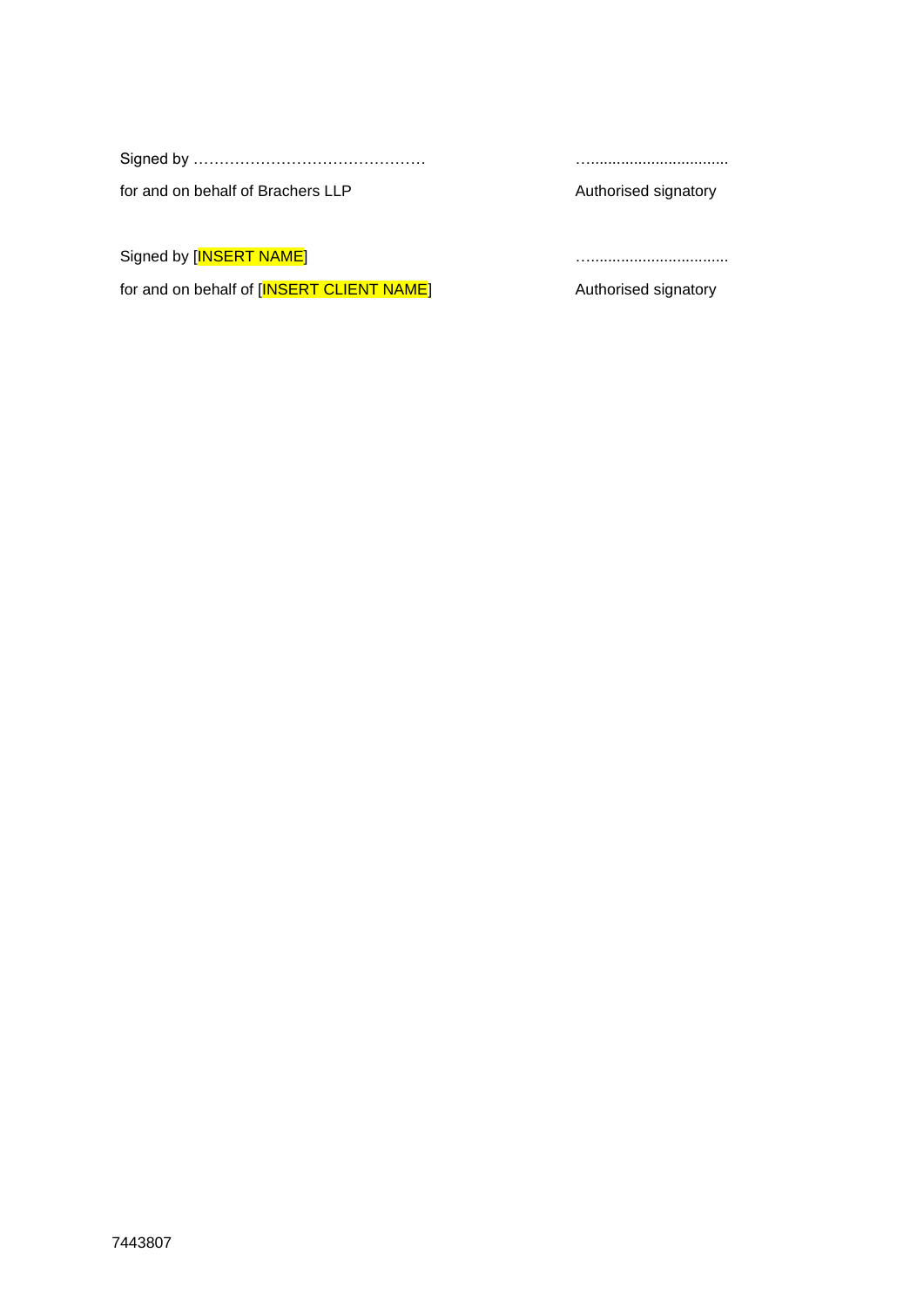#### **SCHEDULE 1- DEFINITIONS**

<span id="page-12-0"></span>**Add-ons** means services added to the Portal by Brachers which attract Add-on Fees if Client subscribes to them.

**Brachers Content** means all information and materials (however recorded or preserved) disclosed or made available, directly or indirectly, by Brachers or its employees, officers, Partners, representatives or agents to Eledecks or its agents and/or uploaded by or on behalf of the Brachers or its Partners to the Portal, including but not limited to Personal Data, employment contracts, policy documents, toolkits, templates, operations, processes, trade secrets, advice and know-how, but excluding Client Content.

**Business Day** means Monday to Friday excluding bank holidays in England and Wales.

**Business Hours** means the hours of 9.00am to 5.00pm Monday to Friday excluding bank holidays in England and Wales.

**Client** means this specific Client.

**Client Account** means an account of this specific Client by which this Client can access the Portal.

**Client Agreement** means the agreement between Eledecks and this specific Client by which this Client subscribes to the Portal.

**Client Content** means all information and materials (however recorded or preserved) disclosed or made available, directly or indirectly, by or on behalf of the Client or its employees, officers, representatives or agents to Eledecks or its agents and/or uploaded by or on behalf of the Client to the Portal, including but not limited to Personal Data, employment contracts, policy documents, toolkits, templates, operations, processes, trade secrets and know-how.

**Client Fees:** has the meaning given in clause 6.2.

**Client User Account** means an Account set up on the Website or by Eledecks for use by a User who is an employee of this specific Client and authorised by this specific Client.

**[Contract** means this agreement between the Client and Brachers.]

**Data Protection Legislation**: all applicable data protection and privacy legislation in force from time to time in the UK including the General Data Protection Regulation ((EU) 2016/679); the Data Protection Act 2018 as amended.

**Decks** means modules, panels and dashboards of the Portal identified as Decks in the Portal.

**Eledecks** means Eledecks Limited incorporated in England and Wales under number 5320438 with registered office at 14 Phoenix Park, Telford, Coalville, Leicestershire LE67 3HB.

**Eledecks Content** means all information and materials (however recorded or preserved) disclosed or made available, directly or indirectly, by or on behalf of Eledecks or its employees, officers, representatives or agents through the Portal, including but not limited to employment contracts, policy documents, toolkits, templates, operations, processes, trade secrets and know-how.

**Eledecks Privacy Policy** means the Eledecks privacy notice as set out on the Website from time to time through which the Portal is accessed.

**Eledecks Terms of Use** means the Eledecks' website terms of use as set out on the Website from time to time through which the Portal is accessed and which form part of the Contract.